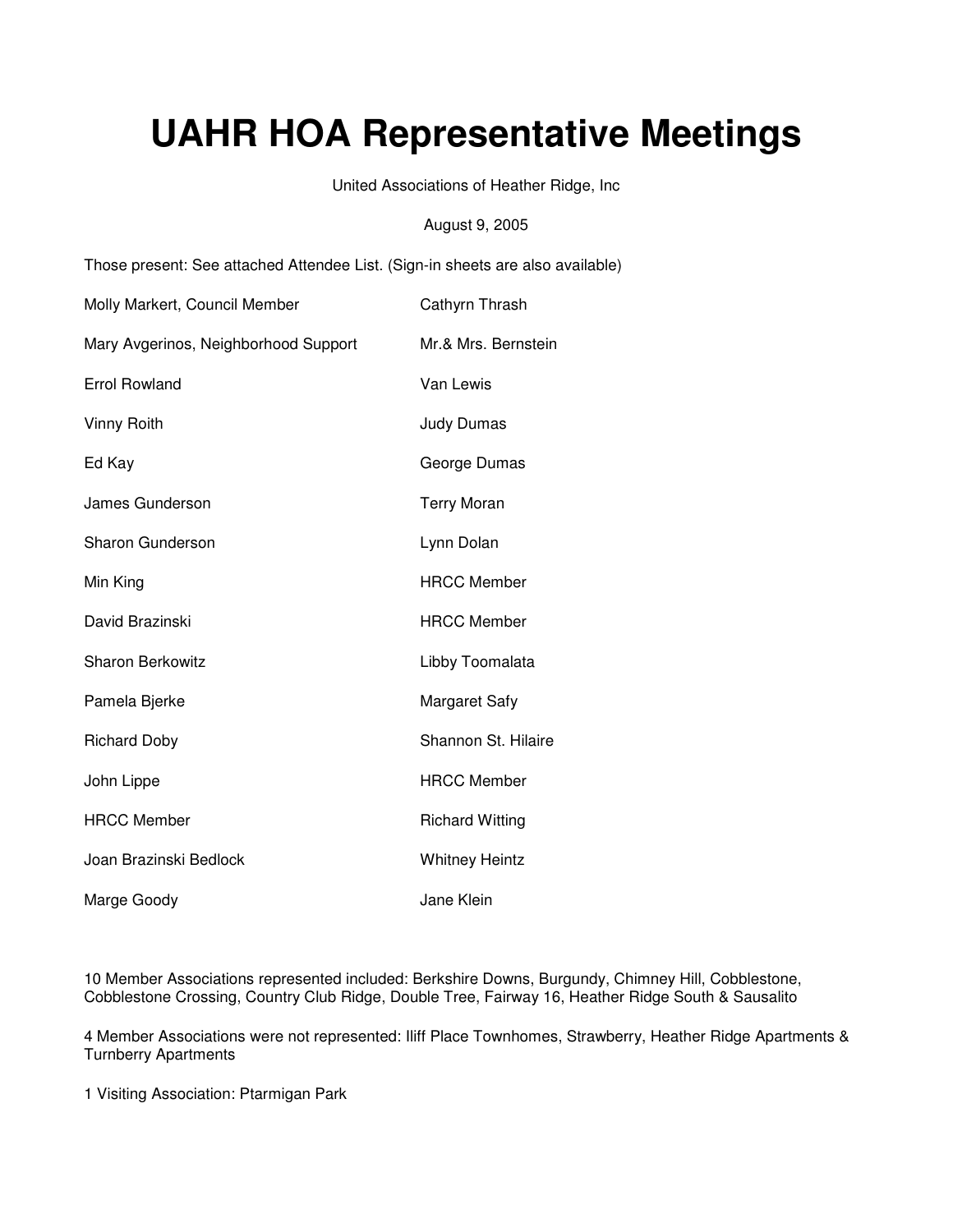# 3 Visiting Members of Heather Ridge Golf Club

Committee Updates

Special Districts:

George Dumas' report included the following information pertaining to special districts: there are currently 900 special tax districts in Colorado . Heather Gardens is being used a model for research and development. An attorney needs to be brought on board to guide the acquisition effort/formulation of special district, and a special committee will be formed to do so.

Bonds will be used to fund the acquisition via a special district. There are 12 HOAs with approximately 2,000 units that would be directly impacted by the district and about 40 other HOAs in the area that could potentially participate in the district should one be formed. Districts are perceived favorably by lending institutions as they are extremely credit worthy.

Business Plan/Feasibility Study:

Ed Kay and Errol Rowland presented a status report of their efforts regarding the development of a business plan/feasibility study for upgrading and operating the golf course.

The business plan/feasibility study is based on golf course operation alone. Approximate cost to upgrade infrastructure is \$2 million and minimum 300 members would be needed to support golf operating costs.

Van reported that the current owner has given various asking prices for the golf course with a top dollar amount of \$8 million. He is also asking for an earnest fee of \$50,000. The owner has met with a Dallas , Texas investor and has even met with the Aurora Planning Department with this investor.

Ed Kay says that the work done so far probably fits more with the definition of feasibility study than a business plan. They have researched the golf courses at Aurora Hills (51,000 rounds per year), Fitzsimons (45,000 rounds per year), and Spring Hill (46,000 rounds per year), examining gross revenues, expenses, and net income from each. They have backed out all debt from each course to make comparisons consistent. In 2004, Aurora Hills reported approximately \$1.2 million in income and \$1 million in expenses; Fitzsimons (2003 data) reported \$1 million in revenue and \$700,000 in expenses, and Spring Hill reported \$867,000 in income and \$738,000 in expenses. The average for all three is about \$1 million in revenue and \$800,000 in expenses, resulting in about \$200,000 to \$250,000 of net revenue needed to pay debt service. Estimated percentage rate on loan is about 6.25% over 25 years. This results in a monthly cost of about \$6,900 in principle and interest per one million dollars borrowed plus \$2,000 in property taxes, and \$1,000 for insurance.

The scenarios for purchasing and operating the golf course are to either make it a private club or a public course. The big question though is can a metro district be used to buy a golf course that would become private? Research is being done on this question. There are pros and cons to each scenario. A restaurant and bar operation for 300 people could prove to be a serious drag on expenses. However, who would want to pay private club fees and not have this amenity or have it and share it with the public? These are important questions and some type of balance must be achieved to address all the variables and needs. Perhaps a restaurant and bar space could be leased out for revenue averaging \$36,000 a year. Someone pointed out that many of the people surrounding the course would not want it to become public.

# Appraisal Report:

Cathy Thrash said that \$20,000 would be needed to have a commercial real estate appraisal done on the golf course. She said that public records indicate that the owner paid \$2.7 million for the property but currently only 5.25 acres is taxed. The big question is where is the remaining acreage in the assessment? The assessed value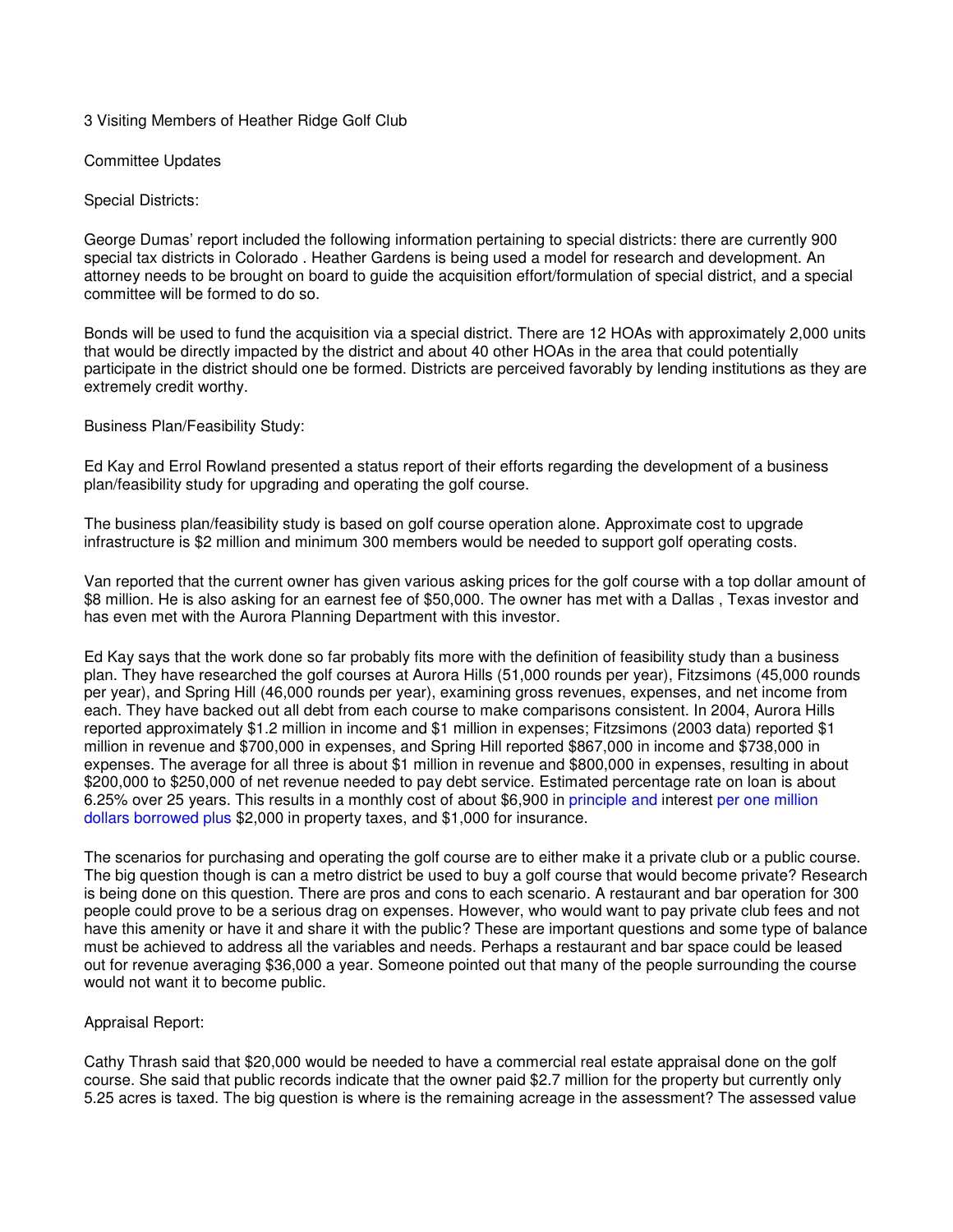is currently \$1.048 million. Another very important question is water rights ownership. These types of questions warrant the expertise of a legal advisor.

Public Funding:

Lynn Dolan reported her efforts regarding fundraising. Ducks Unlimited was contacted but turned out not to be a feasible source for fundraising. Great Outdoors Colorado (aka: GoCo -- money from lottery) was also contacted. They have a cap of about \$200,000 for projects with the exception of their Legacy funding. They have not, to date, however funded the purchase of a golf course. The Trust for Public Land is another source that would be a possibility for assistance as they have a wide range of expertise on their staff for purchase and acquisition.

Lynn said that in order to purchase the golf course, there will probably need to be multiple sources of funding.

# Community Survey:

Vinny Roith presented preliminary results of the community-wide survey that was recently distributed. They had an overwhelming 40% response rate with over 1,000 responses (usual is about 10%). 65% of the responses said that the golf course was an extremely important consideration in the purchase of their home, 87% want to keep the golf course, 32% wanted some type of open space, and only 1 response wanted development of the golf course, 74% think a special district is a good idea, 13% were dead set against a special district, and 11% were undecided.

# Newsletter / Media:

Min King distributed a PR (Newsletter) piece on UAHR, Inc effort that will be distributed in local newsletters.

## Website:

Shannon St. Hilaire reported that the website for the group is almost ready to be put on the Internet and will be a useful tool for people seeking information.

## Election:

Officers were elected and they are: Errol Rowland, Chair, Vinny Roith, Vice Chair, Pamela Bjerke, Secretary & Cathy Thrush, Treasurer. The Chairperson of the Golf Course Acquisition Group is George Dumas & Group Maintenance Chairpersons are Sharon and Jim Gunderson. These represent the Executive Committee. This committee will appoint one additional person in order to break voting ties.

Errol emphasized that the group requires the assistance of legal counsel and will need seed money as soon as possible. A motion was made to solicit an amount from each of the 12 HOAs equal to \$10 per home. These funds will be deposited into the UAHR, Inc. bank account. The motion carried unanimously to do so. People can send checks and correspondence to: UAHR, Inc, 2497-D S. Victor Street , Aurora , CO 80014 . The phone number for the group is 303 745-9805 .

The next meeting will be held on September 13, 2005 at 7:00 p.m.

==================================================================

These Addendums approved at Representative meeting 9/13/2005 **United Associations of Heather Ridge, Inc. (UAHR.org)**  Addendums to Minutes of August 9, 2005 Representative Meeting